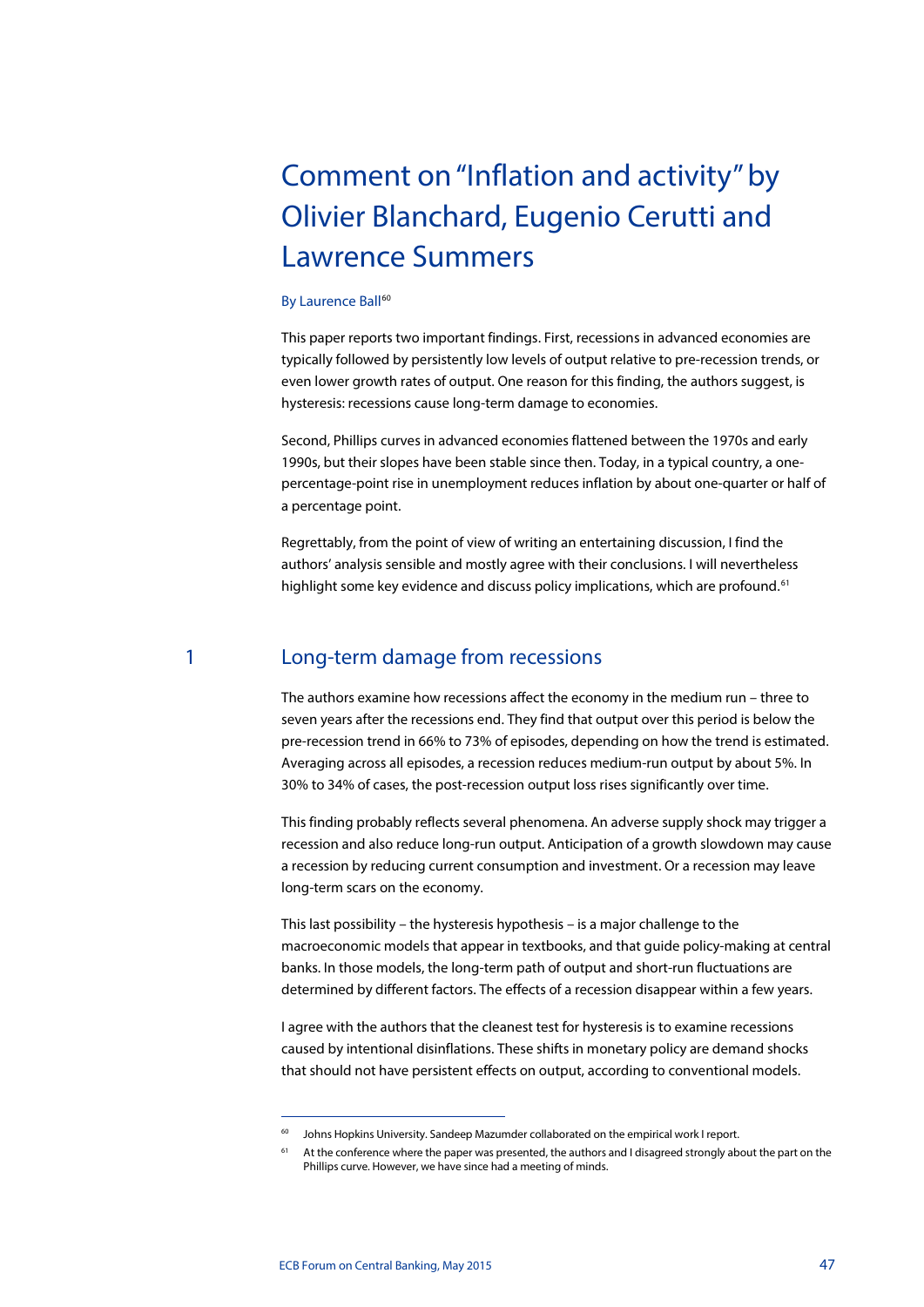Of the 122 recessions examined by the authors, they attribute 28 to intentional disinflations. Between 57% and 71% of those recessions caused persistent output losses, and the average effect on medium-run output is 3% or 4%. This effect is slightly smaller than the 5% average for all recessions, but still substantial. I think these findings are important evidence for hysteresis.<sup>[62](#page-1-0)</sup>

Only 18% to 21% of the disinflations lead to output losses that grow over time. I find this low figure reassuring because, as the paper points out, growth-rate effects of demand shocks are an extreme form of hysteresis that may not be plausible. I would like to take the paper as finding that demand shocks often reduce output levels, but usually not growth rates.

A critical question is why many disinflations (57% to 71%) reduce output permanently, but some (29% to 43%) do not. I believe a key factor is what policy-makers do after the initial tightening that reduces output and inflation. In some episodes, such as the Volcker disinflation in the United States, policy quickly shifts toward expansion, pushing output back to its pre-recession path (the "morning in America" celebrated by Ronald Reagan). In other episodes, such as the Thatcher disinflation in the United Kingdom, policy stays tight for longer and that causes permanent output losses (Ball (1999)).

I tried to test this idea with the data from this paper, but I ran into a problem. The authors estimate pre-recession output trends with several different methods, and they are agnostic about which method is best. They emphasise that their results about the average effects of recessions are robust. Unfortunately, the estimated trends make a big difference for the costs of individual recessions. For recessions caused by disinflation, the correlation of medium-run output gaps with trends based on four-year and ten-year windows (not adjusted for credit booms) is only 0.44. With a four-year window, the largest gap is 29% for the recession in Portugal, 1992-93; with a ten-year window, the gap for that episode is - 8%. With a four-year window, the gaps are 12% for the Volcker disinflation and -23% for the Thatcher disinflation; with a ten-year window, the gaps for both of those episodes are close to zero.

Since it is unclear which recessions have the largest costs, it is hard to identify factors that determine the costs. To make progress on this issue, we need an accurate method for estimating pre-recession trends. Developing such a method is a challenge for future research.

Let's turn to policy. If hysteresis effects are significant, that fact has a simple but vitally important implication: **A central bank should not have a single mandate for price stability.**

The case for a single mandate rests on the theory that monetary policy affects only nominal variables in the long run. Hysteresis means that policy has long-run effects on employment and output, so a central bank may succeed at producing price stability but also cause economic stagnation. Policy-makers should have a dual mandate that reflects their influence on the real economy.

1

<span id="page-1-0"></span>I computed average effects of the 28 disinflations from the data in the paper's web appendix.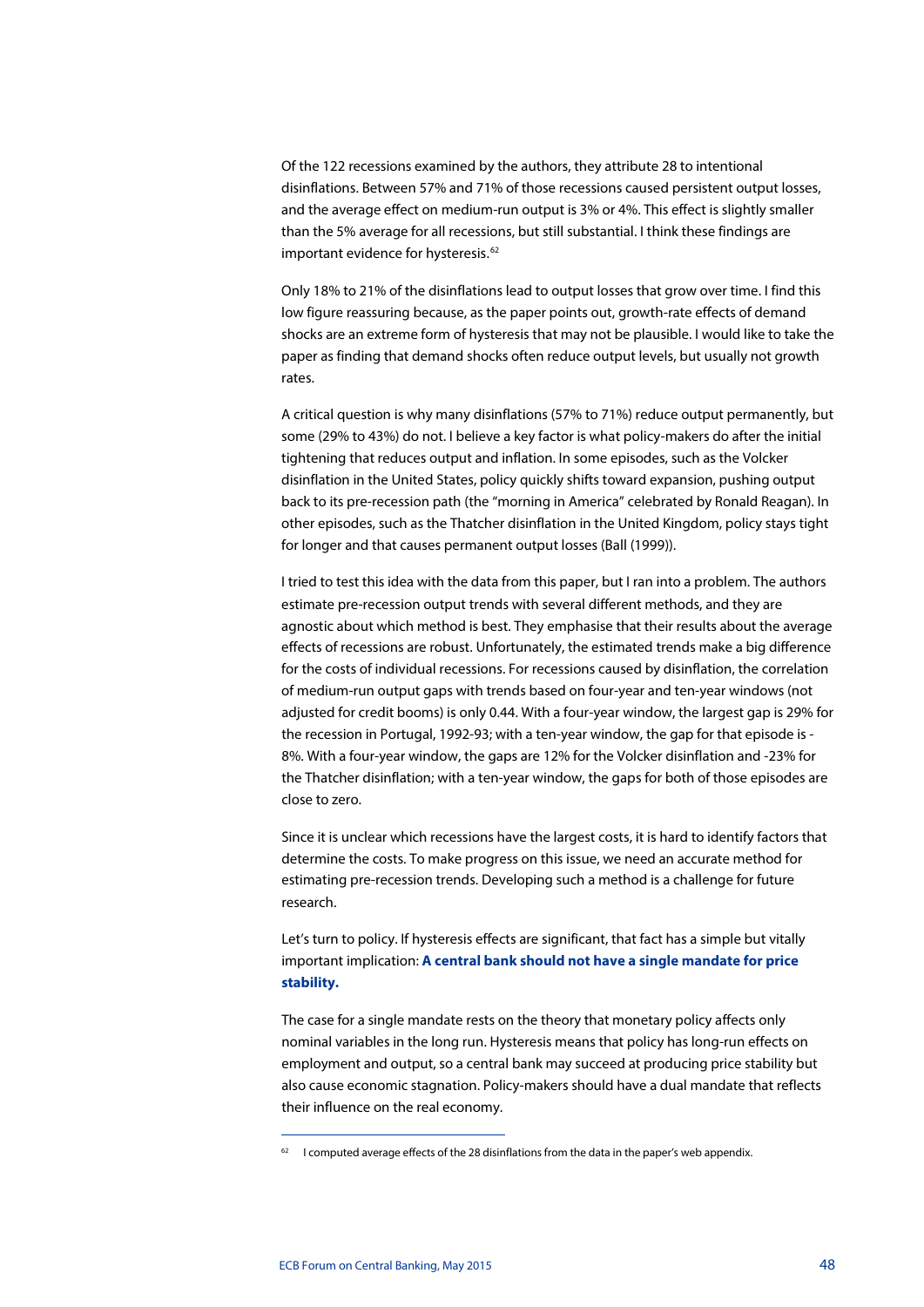The danger of a single mandate is illustrated by Jean-Claude Trichet's remarkable statement at a press conference in 2011. Challenged to defend ECB policy, Trichet said:

"We were called on by all the democracies of Europe to deliver price stability ... We have delivered price stability over the first 12-13 years of the euro! Impeccably! I would like very much to hear some congratulations ... "

In 2011 the unemployment rate in the euro area was over 10%. Unemployment was 15% in Ireland, 18% in Greece and 21% in Spain. The ECB needs a dual mandate so no policymaker can expect congratulations in these circumstances.

# 2 The Phillips curve

The paper reports two findings about changes over time in the Phillips curves of advanced economies. First, short-run inflation expectations have become more anchored, in the sense that inflation depends more on long-term expectations ( $\pi$ <sup>e</sup>t) and less on actual inflation rates in the recent past. Most of this shift occurred between the mid-1980s and mid-1990s (Chart 7 in the paper).

The terminology here is potentially confusing. Other researchers use the term "anchoring" for a different phenomenon: long-term expectations,  $\pi^\mathrm{e_\mathrm{t}}$  have become less responsive to actual inflation, and stayed near the 2% targets of central banks. This change has occurred since the late 1990s. The two types of anchoring, while distinct, have complementary effects: both reduce the persistence of shocks to inflation.<sup>63</sup>

Second, Phillips curves became flatter – the effects of unemployment on inflation fell – from the 1970s to the early 1990s. Since the 1990s, however, Phillips-curve slopes have been roughly constant. In a typical country, a one-percentage-point rise in unemployment reduces inflation by one-quarter or half a point.

These results differ significantly from the past International Monetary Fund (IMF) research on which the paper builds (WEO (2013)). That work found that the Phillips curve has flattened since 2000 and attributed the change to the interaction of low inflation and downward nominal wage rigidity. The current finding of constant slopes since the 1990s, when inflation was higher in most countries, suggests that downward wage rigidity has *not* had important effects on the Phillips curve.

The earlier research in the WEO posited a Phillips curve with four unobservable, timevarying parameters. As Blanchard et al. discuss, they changed their mind about the slope of the curve after simplifying the WEO specification. Their paper reminds us that parsimonious specifications can be vital for credible empirical work.

<span id="page-2-0"></span>1

<sup>63</sup> To make this point more formally – the paper's Phillips curve includes a weighted average of long-term expectations and past inflation: λπ<sup>e</sup>t + (1-λ)π<sub>t-1</sub>. Suppose π<sup>e</sup>t = ωπ\* + (1-ω)π<sub>t-1</sub>, where π\* is the central bank's inflation target. Combining these expressions, a reduced-form Phillips curve includes  $\lambda \omega n^* + (1-\lambda \omega) n_{t-1}$ . The current paper finds that λ has risen, and previous work finds that ω has risen. Both of these changes have reduced 1-λω, the effect of past inflation on current inflation.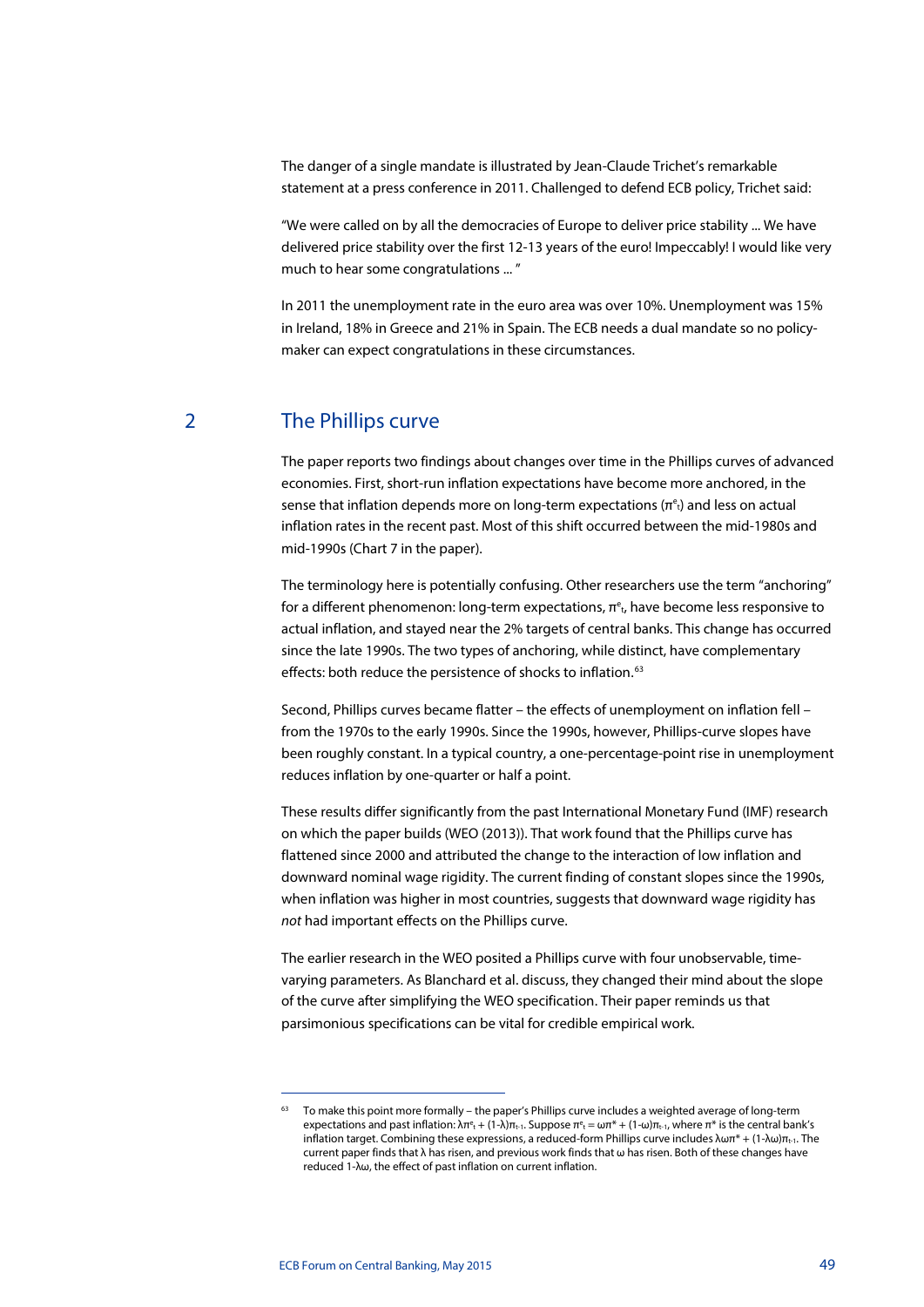For even greater transparency, I modify Blanchard et al.'s analysis in several ways. First, I aggregate the euro area into one economy and study its Phillips curve along with that of the United States. Second, I omit the import-price variable (which presumably is less important for Europe as a whole than for individual countries). Finally, to reduce the noise in quarterly inflation rates, I study core inflation as measured by the weighted median of industry price changes (which is calculated by the Cleveland Fed for the United States and by Andrle et al. (2013) for Europe).

As a robustness check, I estimate Phillips curves that include output as well as unemployment. My specification is

 $\pi_t = \pi^e_t + \alpha x_t + \varepsilon_t$ 

where again  $\pi$ <sup>e</sup> is long-run expected inflation as measured by surveys, and x is the level of economic activity. I measure activity with a four-quarter moving average of detrended unemployment or detrended log output, computed with the Hodrick-Prescott filter. I estimate the equation for the United States since 1985 and for Europe since 1999.

## **Table 1** Phillips curves

|                  | U.S., 1985Q1-2014Q4                                                                                                     |
|------------------|-------------------------------------------------------------------------------------------------------------------------|
| (1)              | $\pi_t = \pi_t^F + \alpha \frac{1}{4} (\tilde{y}_t + \tilde{y}_{t-1} + \tilde{y}_{t-2} + \tilde{y}_{t-3}) + \epsilon_t$ |
| α                | 0.265<br>(0.058)                                                                                                        |
| $\overline{R}^2$ | 0.704                                                                                                                   |
| (2)              | $\pi_t = \pi_t^F + \alpha \frac{1}{4}(\tilde{u}_t + \tilde{u}_{t-1} + \tilde{u}_{t-2} + \tilde{u}_{t-3}) + \epsilon_t$  |
| α                | $-0.452$<br>(0.084)                                                                                                     |
| $\overline{R}^2$ | 0.732                                                                                                                   |
|                  | Euro Area, 1999Q1-2014Q4                                                                                                |
| (1)              | $\pi_t = \pi_t^F + \alpha \frac{1}{4}(\tilde{y}_t + \tilde{y}_{t-1} + \tilde{y}_{t-2} + \tilde{y}_{t-3}) + \epsilon_t$  |
| α                | 0.278<br>(0.046)                                                                                                        |
| $\overline{R}^2$ | 0.494                                                                                                                   |
| (2)              | $\pi_t = \pi_t^F + \alpha \frac{1}{4} (\tilde{u}_t + \tilde{u}_{t-1} + \tilde{u}_{t-2} + \tilde{u}_{t-3}) + \epsilon_t$ |
| α                | $-0.553$<br>(0.103)                                                                                                     |
| $\overline{R}^2$ | 0.367                                                                                                                   |

Note: OLS with robust (HAC) standard errors is used (standard errors in parentheses).

Table 1 reports the results. For both the United States and Europe, the coefficient on output is near 0.25, and the coefficient on unemployment is near -0.5. These results are consistent with an Okun's Law in which output rises by 2% when unemployment falls by one percentage point. The fit of the equations is good, especially for the United States (adjusted  $R^2 > 0.7$ ).

Chart 1 shows scatterplots of  $π$  -  $π$ <sup>e</sup> against the output or unemployment gap, which confirm the good fit of the Phillips curve. Observations since 2007 are highlighted in red; we see no evidence that the inflation-activity relationship changed during the Great Recession.

What does the current state of the Phillips curve mean for monetary policy? Blanchard et al. stress that the effect of unemployment on inflation is smaller than it was 40 years ago, and conclude, "Trying to stabilise inflation may require very large movements in the unemployment gap". I think this statement is misleading, however. The biggest change in the Phillips curve is the anchoring of

expectations, and that makes it easier to stabilise inflation. If a shock pushes inflation up, anchored expectations push it back down without the need for a monetary tightening and higher unemployment.

A flat Phillips curve does, however, pose a problem for the euro area: it makes it difficult to restore competitiveness in the periphery by adjusting national price levels. Krugman (2015) provides an illustrative calculation for Greece, in which he assumes its real exchange rate is overvalued by 25%. He assumes the output coefficient in the Phillips curve is 0.25, which is close to my estimates in Table 1. With these numbers, Greece must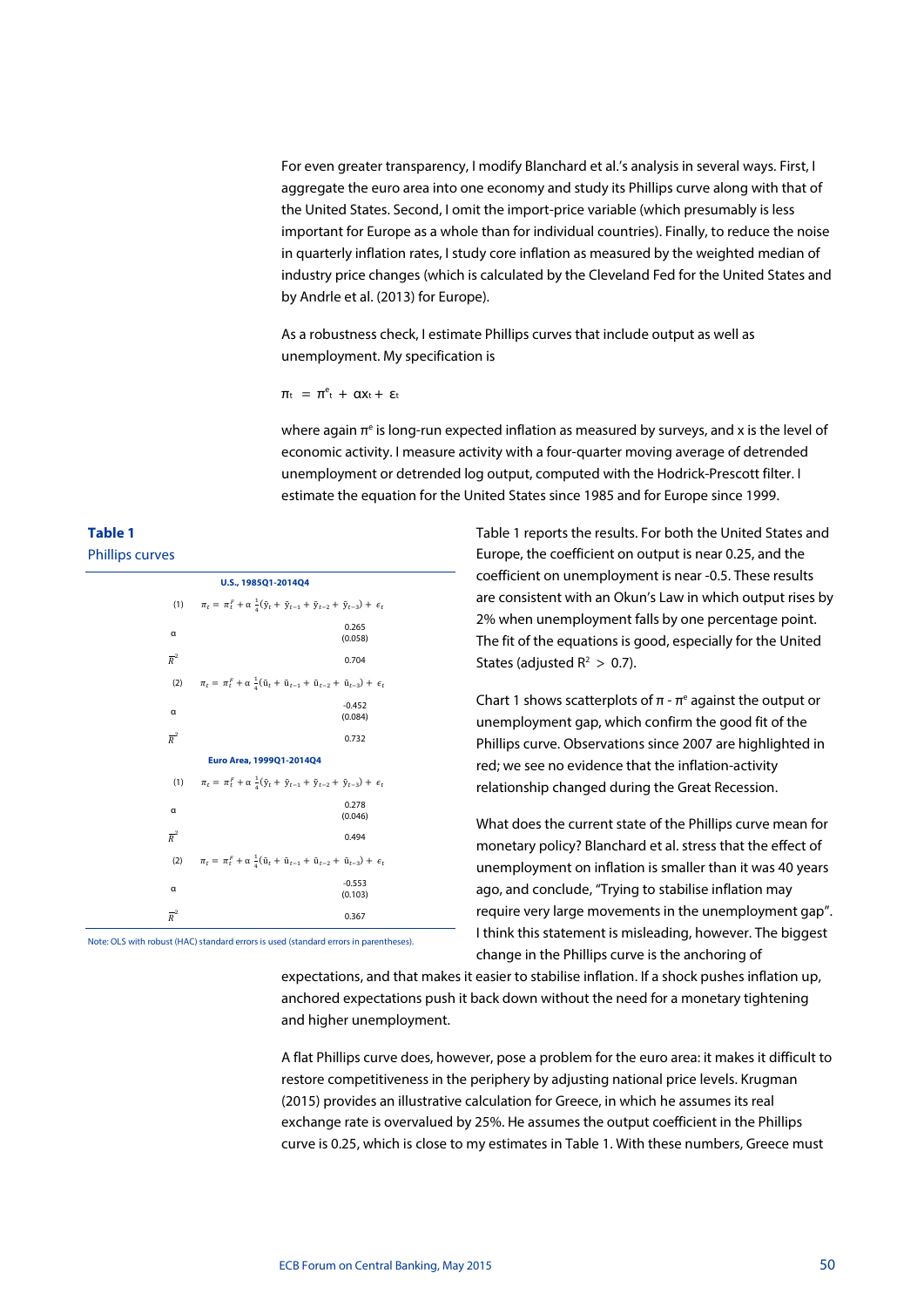sacrifice 100% of a year's output to achieve the temporary decrease in inflation that it needs.

### **Chart 1**

## Scatterplots of  $\pi - \pi^F$  vs. activity variable (red points show 2007 data)



This estimated cost is huge, yet it is conservative. The 100% figure is the total shortfall of output from its long-run level during Greece's adjustment. Krugman implicitly assumes that long-run output is not affected: hysteresis does not exist. If hysteresis effects are substantial, as Blanchard et al. find, then the cost of price-level adjustment is greatly amplified by long-term damage to the economy.

As many have noted, relative price adjustment in Europe could be accomplished either through lower inflation in the periphery or through temporarily higher inflation in the core. The costs of reducing inflation in already-depressed economies make a compelling case for the latter.